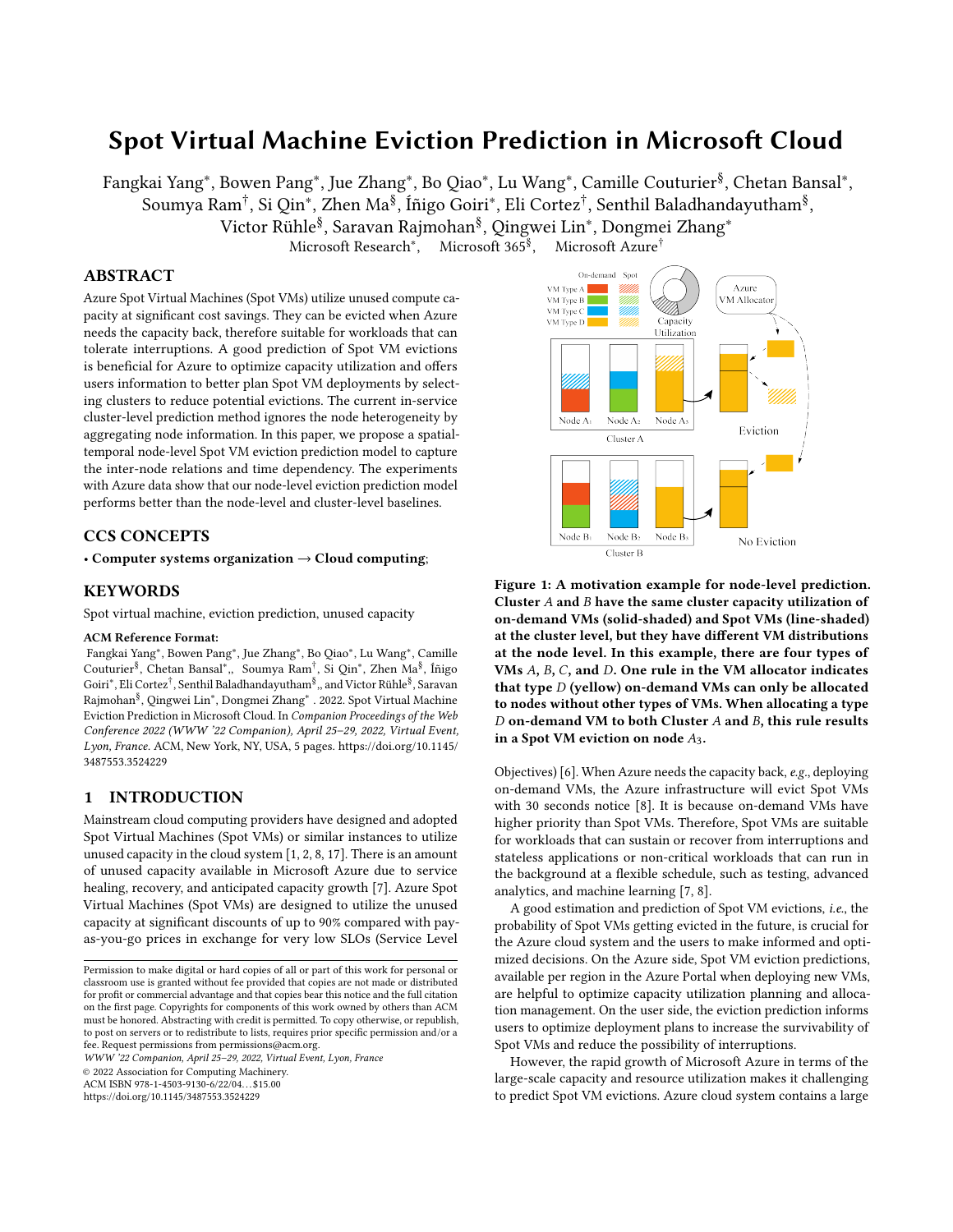WWW '22 Companion, April 25–29, 2022, Virtual Event, Lyon, France Fangkai Yang\*, Bowen Pang\*, Jue Zhang\*, Bo Qiao\*, Lu Wang\*, Camille Couturier<sup>§</sup>, Chetan Bansal\*,, Soumya Ram<sup>†</sup>, Si Qin\*, Zhen Ma<sup>§</sup>, Íñigo Goiri\*, Eli Cortez<sup>†</sup>, Senthil Baladhandayutham<sup>§</sup> "and Victor Rühle<sup>§</sup>, Saravan Rajmohan<sup>§</sup>, Qingwei Lin\*, Dongmei Zhang\*

number of physical servers, i.e., Nodes, that are allocated in different regions. Each region contains many Clusters and each cluster contains hundreds of nodes [\[14,](#page-4-7) [18\]](#page-4-8). In this paper, we investigate the challenges with the current cluster-level eviction prediction method and propose a new eviction prediction methodology in a finer granularity, i.e., at the node level, to effectively capture the spatial and temporal information of nodes. As we will see, our method improves the eviction prediction accuracy.

#### 2 CHALLENGES AND MOTIVATION

It is natural to use simulations for predicting future events in domains such as weather forecasting, and software prediction [\[20,](#page-4-9) [31\]](#page-4-10), yet it is challenging to predict Spot VM evictions via simulating future allocations of VMs and capacity needs. Indeed, one of the most critical components of the Azure system is the VM allocator [\[18\]](#page-4-8), which assigns VMs to nodes. The VM allocator is associated with numerous allocation rules and management constraints. It could allocate on-demand VMs to highly packed nodes with Spot VMs, which trigger Spot VM evictions. On the other hand, the large-scale nature and the complexity of Azure make it even harder to simulate evictions in the future. Thus, we adopt learning-based methods which do not require an allocation simulator by efficiently learning temporal patterns from historical deployment and eviction data.

The current eviction prediction method in Azure is at the cluster level. It can capture the cluster-level features, such as capacity utilization, VM deployments, and Spot VM evictions, through the historical data. As aforementioned, Azure clusters contain a large number of nodes that have heterogeneous characteristics in capacity and deployed VMs, and the Azure allocator assigns on-demand and Spot VMs to different nodes within the cluster. However, the cluster-level prediction method treats the nodes homogeneously by learning from the cluster-level features. It ignores the differences among nodes which could result in prediction errors. Taking Figure [1](#page-0-0) as an example, Spot VM evictions can still happen in clusters with enough capacity when deploying on-demand VMs. The allocator has numerous heuristic allocation rules, and constraints [\[15,](#page-4-11) [26,](#page-4-12) [29\]](#page-4-13); one of the rules prevent collocating specific VM types (here type D, in yellow) with other types. It thus deploys on-demand VMs to nodes with Spot VMs, triggering their evictions even though there is enough capacity on other nodes.

This paper is motivated by resolving the challenges when predicting Spot VM evictions at the cluster level. We propose the node-level eviction prediction methods to increase the accuracy by capturing the node heterogeneity. Then, the predicted evictions on this cluster are aggregated from the nodes with Spot VMs deployed. Moreover, a spatial-temporal framework has been used to capture the node relations and historical patterns better. As a result, the eviction prediction can be improved.

# 3 METHODOLOGY

### 3.1 Preliminaries and Definition

In practice, Azure has large-scale clusters  $C$  and each cluster  $C_i$ consists of many nodes  $N$  that can be roughly classified as nodes with Spot VMs  $N_S = \{N_{S_1}, N_{S_2}, \cdots, N_{S_P}\}$  and those without  $N_N =$  $\{N_{N_1}, N_{N_2}, \cdots, N_{N_K}\}$  in this paper. We aim to predict the Spot VM evictions  $y_{\tau}^{C_i}$  for cluster  $C_i$  at the future timestep  $\tau$ .

<span id="page-1-0"></span>

Figure 2: The overview of our node-level spatial-temporal prediction framework.

#### 3.2 Cluster-level Prediction

The cluster-level prediction method is an end-to-end solution with cluster-level features. These features are collected and simplified into time series features  $\mathcal{X}^{C_i} = \{x_1^{C_i}\}$  $\frac{C_i}{1}, x_2^{C_i}$  $c_i^{C_i}, \cdots, x_T^{C_i}$ , *i.e.*, the timeseries features of cluster  $C_i$  in the previous T hours. At each timestep t,  $x_t^{C_i} = \{x_t^1, x_t^2, \cdots, x_t^K\}$  where K is the feature dimension. These features include the information of cluster capacity, core and memory utilization, and evicted Spot VMs (see details in Section [4.1\)](#page-2-0). Then time series prediction methods (refer to Section [4.2\)](#page-2-1) are used to predict Spot VM eviction rate  $y_{\tau}^{C_l}$  in the future time  $\tau$  by taking those time series features. The objective is to minimize the mean squared error (MSE) loss  $\mathcal{L}^C_\tau$  between the predicted eviction rate  $y_{\tau}^{\hat{C}_i}$  and the target eviction rate  $y_{\tau}^{tgt, C_i}$ .

$$
\mathcal{L}_{\tau}^{C} = \frac{1}{|C|} \sum_{i=1}^{\infty} (y_{\tau}^{C_i} - y_{\tau}^{tgt, C_i})^2.
$$
 (1)

# <span id="page-1-1"></span>3.3 Node-level Prediction

In contrast to the cluster-level prediction, we adopt spatial-temporal transformer networks to capture both the inter-nodes and temporal relations in our node-level prediction method. The spatial-temporal transformer framework is proven to efficiently capture features in the domains of context generation [\[25\]](#page-4-14), behavior generation and recognition [\[13,](#page-4-15) [28,](#page-4-16) [36\]](#page-4-17) and traffic flow prediction [\[35\]](#page-4-18). However, the structure of this framework varies among these works depending on related scenarios, and we modified it to fit our eviction prediction scenario (see Figure [2\)](#page-1-0). The framework maintains the original Transformer [\[33\]](#page-4-19) architecture. The difference is that each Transformer encoder is dedicated to a specific task.

The Spatial Encoder focuses on the inter-node relations at a single timestep t with the input  $X_t^{\mathcal{N}} = X_t^{\mathcal{N}_S} \cup X_t^{\mathcal{N}_N}$ , presenting the information of P nodes with Spot VMs  $X_t^{N_S} = \{x_t^{N_{S_1}}, x_t^{N_{S_2}}, \cdots, x_t^{N_{S_P}}\}$ and K nodes without Spot VMs  $X_t^{N_N} = \{x_t^{N_{N_1}}, x_t^{N_{N_2}}, \cdots, x_t^{N_{N_K}}\}$ . Considering the fact that  $|N|$  varies among clusters and  $N_N$  contains redundant information, we merge the representations  $X_t^{N_N}$ through a merger (we use aggregation in our paper) as  $M^{N_N}_t$  to reduce the amount of calculation and memory consumption, and also lower the disturbance from redundant information. Then the input is  $\mathbf{X}_t = \{x_t^{N_{S_1}}, x_t^{N_{S_2}}, \cdots, x_t^{N_{S_P}}, M_t^{N_N}\}$ . The spatial encoder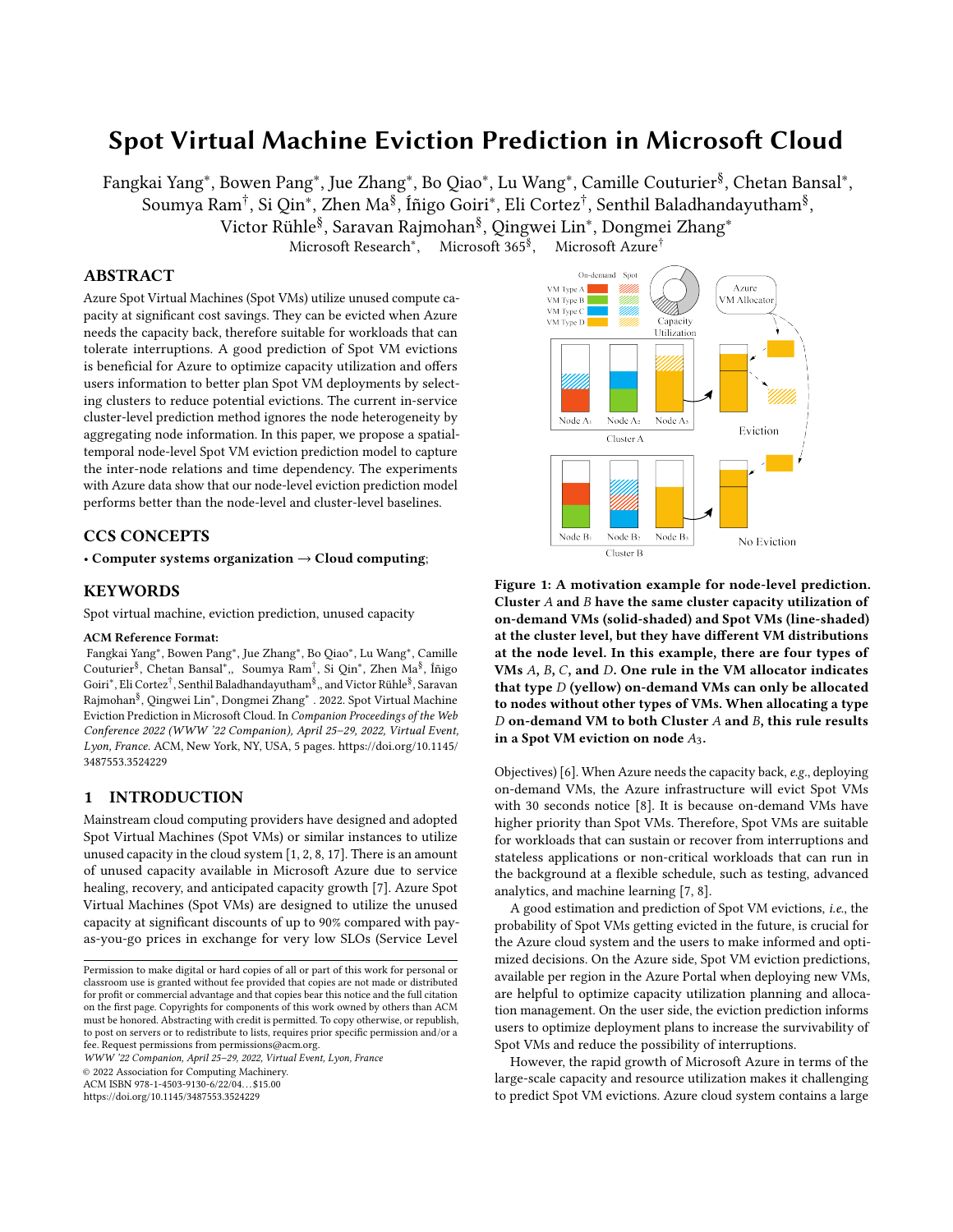keeps the architecture of Transformer encoder [\[33\]](#page-4-19) which contains a multi-head self-attention layer and a feed-forward layer, and each of them has a residual connection. The self-attention layer allows for each node to attend to other nodes by calculating the attention distribution, *i.e., Attention*( $Q, K, V$ ) =  $softmax(\frac{QK^T}{\sqrt{d}}V)$ , where  $Q$ , K, V represent query, key and value vectors that are linearly transformed from  $\mathbf{X}_t$ . The output is then fed into a feed-forward layer to have the inter-node representations  $S_t$ , which acts as inputs to the temporal encoder as follows.

The Temporal Encoder captures the temporal dependencies between timesteps from historical features. A large number of deployments and the large-scale size of Azure clusters make the related information easily covered by irrelevant and outdated representations. In this paper, we use a sliding window with a horizon of  $T$  to avoid disturbances. It takes the sequence of processed inter-node representations  $[S_1, S_2, \cdots, S_T]$  from the spatial encoder as inputs. In order to indicate the temporal position of the spatial representations, we introduce the Temporal Encoding (TE) here, similar to the positional encoding [\[33\]](#page-4-19). The structure of the temporal encoder is similar to the spatial encoder with a multi-head self-attention layer and a feed-forward layer, but the self-attention attends to the time dependency. The output  $ST = \{ST_1, ST_2, \cdots, ST_T\}$  acts as the global spatial-temporal information.

The global information is then added to the node time series feature resulting in  $X^{\mathcal{N}_{S_p}} = \{x_1^{\mathcal{N}_{S_p}}\}$  $\frac{N_{Sp}}{1}$  +  $ST_1$ ,  $x_2^{N_{Sp}}$  $\frac{N_{Sp}}{2}$  +  $ST_2, \cdots, x_T^{N_{Sp}}$  $T^{s,p}$  +  $ST_T$ }, where the node with Spot VMs, *i.e.*,  $N_{S_p}$ , is the target node we aim to predict Spot VM eviction rate  $y_{\tau}^{N_{S_p}}$  in the future timestep  $\tau$ . After obtaining predictions for all the nodes with Spot VMs  $N<sub>S</sub>$ , we aggregate the results at the cluster-level to get cluster-level evictions for comparisons. The aggregated cluster-level eviction rate  $y_{\tau}^{agg, C_i}$  is defined as:

$$
y_{\tau}^{agg, C_i} = \frac{\int_{P} N_{Sp} S_p}{\int_{P=1}^{P} Z_{Sp}} ,
$$
 (2)

where  $Z_{S_p}$  is the number of Spot VMs in node  $N_{S_p}$  at the last timestep  $T$  in the sliding window. Hence, our objective loss is similar to the cluster-level loss  $\mathcal{L}^C_\tau$  by minimizing the MSE loss between the aggregated and target eviction rate at the cluster level.

#### 4 EXPERIMENTAL EVALUATION

#### <span id="page-2-0"></span>4.1 Experimental Setup

The data we used for the experiments are collected from the Azure cloud system. The training dataset consists of recent two weeks' data from 20 clusters containing around 12000 nodes, and the testing dataset collects the data in the following one week from the same clusters. The data are collected per hour. At each timestep, the node features include the number of on-demand and Spot VMs, node capacity (core and memory), node capacity utilization (core and memory utilization), evicted core/memory/number of Spot VMs from the previous 3 hours till the current timestep, and evicted core/memory/number of Spot VMs from current timestep to the next 3 hours. Note that the eviction in this paper is defined as the number of Spot VMs at the current timestep that gets evicted

in the future, and we do not consider the evictions of future deployed Spot VMs. The cluster features are aggregated by the node features within this cluster. In order to reduce computation and memory consumption, we use a sliding window (Section [3.3\)](#page-1-1) with 48 hours to make one data sample. Note that for the last three timesteps in every training sample, we remove the features of evicted core/memory/number of Spot VMs to the next hours, preventing the future formation leak in training,  $e.g., X_T$  does not have eviction information from timestep  $T + 1$ ,  $T + 2$ ,  $T + 3$ . Similarly,  $X_{T-1}$  can not see the eviction features at timestep  $T + 2$ ,  $T + 3$ , and  $X_{T-2}$  can not see  $T + 3$ . We experiment our model and baselines (see Section [4.2\)](#page-2-1) with the above collected data. All experiments are performed on a machine with Intel(R) Xeon(R) CPU E5-2690 @ 2.6GHz and [1](#page-2-2)12GB memory. The implementation is available<sup>1</sup>.

#### <span id="page-2-1"></span>4.2 Baselines

Four commonly used time series prediction approaches in industries, i.e., Linear Regression (LR) [\[30\]](#page-4-20), Random Forest (RF) [\[10\]](#page-4-21), Gradient Boosting Decision Tree (GBDT) [\[16\]](#page-4-22), Support Vector Regression (SVR) [\[5\]](#page-4-23), and Long Short-term Memory (LSTM) [\[19\]](#page-4-24) are adopted to have cluster-level and node-level eviction predictions. For the node-level prediction methods, after all the nodes with Spot VMs at the current timestep have predicted the eviction rate in the next three hours, they are aggregated at the cluster level to get the eviction rate in this cluster. This node-level aggregated eviction rate is then compared with the cluster-level predictions. We evaluate these methods with RMSE on the next one, two and three hours.

#### 4.3 Experimental Results

In this paper, we aim to address three research questions:

• RQ1: Does node-level prediction contribute to improving eviction rate prediction on cluster-level?

As shown in Table [1,](#page-3-0) our node-level spatial-temporal model performs better than other node-level and cluster-level baselines. It takes the spatial-temporal information from other nodes to improve prediction. Among the baselines, node-level prediction methods are generally not better than the cluster-level ones with the same algorithm. In particular, regression methods (RF, GBDT, SVR) have better performance at the cluster level. It might be that training on nodes alone from all clusters causes unnecessary noise but fails to capture a general temporal node pattern. LSTM-based methods have a poor performance than the regression methods (RF, GBDT, SVR), and there are a few works discussing the performance issue of LSTM learning on sequential data [\[12,](#page-4-25) [33\]](#page-4-19). It is notable that GBDT-Cluster shows a close performance with our model.

• RQ2: How does prediction accuracy change with the prediction horizon?

Table [1](#page-3-0) shows a trend of increased RMSE with increasing predicted time horizon, i.e., a longer-time prediction leads to a higher RMSE. However, we do see that for some of the baseline methods, the error doesn't increase monotonically (e.g., larger error for the 2-hour prediction). This could be due to noise in the data leading to statistical fluctuations, or redundancy in the nodes, that these baseline methods fail to tackle with the amount of data provided.

<span id="page-2-2"></span><sup>1</sup> <aka.ms/EvictionPrediction>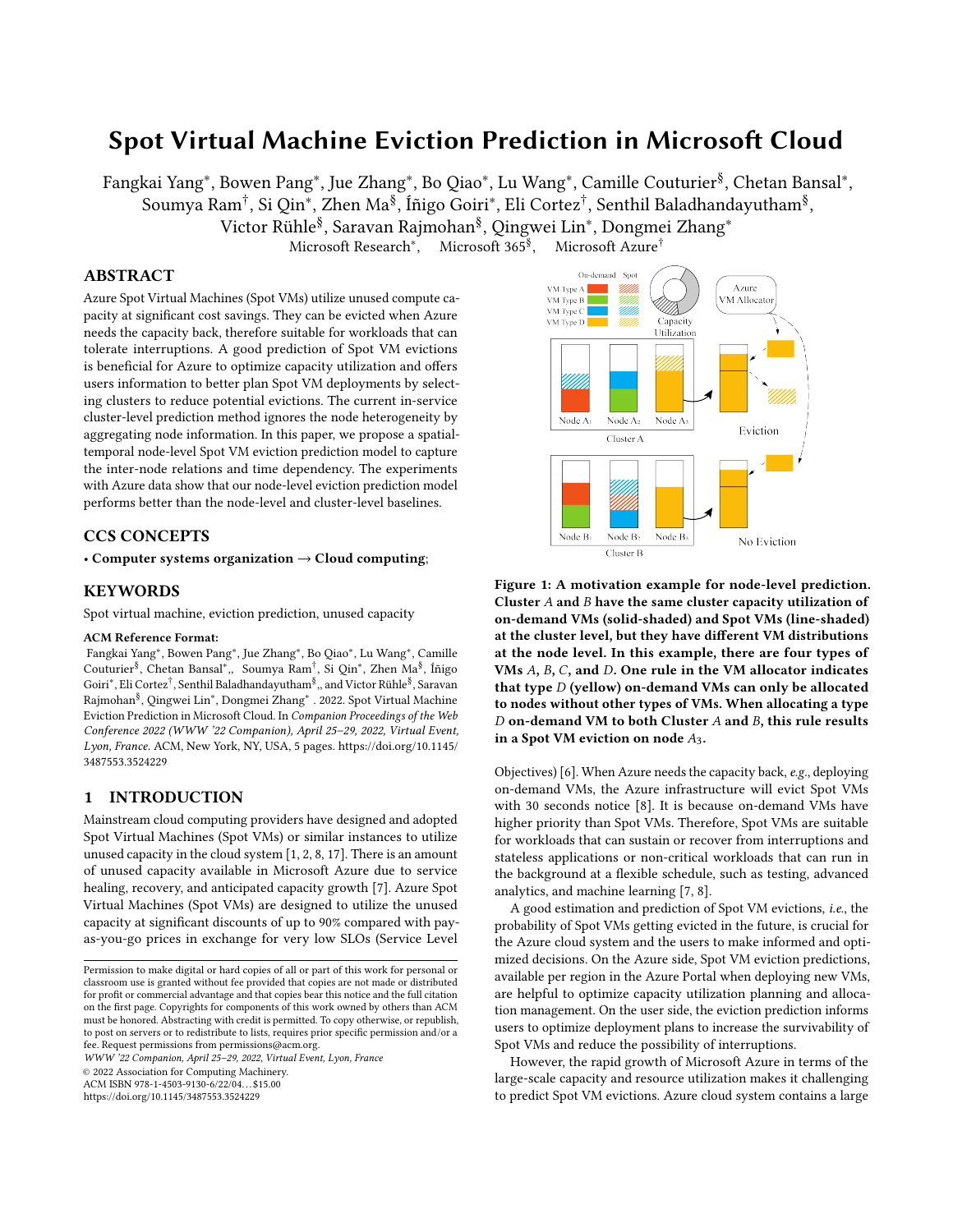WWW '22 Companion, April 25–29, 2022, Virtual Event, Lyon, France Fangkai Yang\*, Bowen Pang\*, Jue Zhang\*, Bo Qiao\*, Lu Wang\*, Camille Couturier<sup>§</sup>, Chetan Bansal\*,, Soumya Ram<sup>†</sup>, Si Qin\*, Zhen Ma<sup>§</sup>, Íñigo Goiri\*, Eli Cortez<sup>†</sup>, Senthil Baladhandayutham<sup>§</sup> "and Victor Rühle<sup>§</sup>, Saravan Rajmohan<sup>§</sup>, Qingwei Lin\*, Dongmei Zhang\*

| Method             | 1-hour $(\%)$ | 2-hour $(\%)$ | 3-hour $(\%)$ |
|--------------------|---------------|---------------|---------------|
| $LR$ -Cluster [30] | 48.45         | 61.24         | 57.00         |
| $LR-Node$ [30]     | 43.30         | 53.49         | 46.20         |
| RF-Cluster [10]    | 17.79         | 19.82         | 22.17         |
| RF-Node [10]       | 23.56         | 13.68         | 23.51         |
| GBDT-Cluster [16]  | 15.61         | 18.25         | 19.13         |
| GBDT-Node [16]     | 23.51         | 13.68         | 22.77         |
| SVR-Cluster [5]    | 23.31         | 24.53         | 24.85         |
| SVR-Node [5]       | 23.30         | 12.74         | 24.40         |
| LSTM-Cluster [19]  | 31.31         | 32.01         | 30.72         |
| LSTM-Node [19]     | 26.19         | 49.09         | 37.99         |
| Our model          | 13.77         | 16.82         | 18.50         |

<span id="page-3-0"></span>Table 1: Spot VM eviction prediction performance (RMSE, lower is better)

Our method shows a monotonic RMSE increase with an increasing prediction horizon when considering all clusters. This does not hold for all cluster buckets (see RQ3). The two weeks of training data and the length of sliding window were constrained by the current implementation of the self-attention architecture, which has quadratic time/space complexity. As follow-up work, we plan to modify the self-attention layer as in Reformer [\[24\]](#page-4-26) and Longformer [\[9\]](#page-4-27) to allow training on longer sequences and periods while reducing the training and inference time.

• RQ3: Does the capacity utilization of the clusters have any relation to the prediction accuracy?

We bucketize all the clusters from our dataset into four buckets based on the core utilization, i.e., bucket A with core utilization range from 80% to 100%, bucket B with 60% to 80%, etc. As shown in Table [2,](#page-3-1) clusters with high core utilization generally have a lower Spot/On-demand ratio, which indicates Spot VMs are much fewer in the highly packed nodes. On the other hand, cluster bucket D has more Spot VMs than on-demand VMs, indicating that clusters with lower core utilization are preferable and safer for Spot VMs. Our node-level eviction prediction model has higher accuracy in cluster buckets with higher and lower core utilization, but it performs poorly in clusters with around half core utilization. It might be because the evictions in the clusters with high and low core utilization are more predictable, e.g., more evictions in highly coreutilized clusters and fewer evictions in low core-utilized ones. The bottleneck of the prediction method lies in those bucket C clusters that are more dynamic and unpredictable. One of our further works is to include future deployment information to improve our prediction model since we can obtain the deployment notification ahead of the deployment actions.

## 5 APPLICATION IN PRACTICE

The prediction of the eviction rate of Spot VMs has been applied to several scenarios in Azure. During the Spot VM allocation, we leverage the predicted eviction rates to choose suitable clusters to match with the service's SLO. When evictions occur, Azure has the mechanism of retrying spot VMs across different clusters in the same region, and the newly-chosen clusters are often required to have less predicted eviction rates than the existing ones. Therefore,

<span id="page-3-1"></span>Table 2: Spot VM eviction prediction performance with our model in bucketized clusters.

| Cluster buckets       | $A(100-80)$ | $B(80-60)$ | $C(60-40)$ | $D(40-20)$ |
|-----------------------|-------------|------------|------------|------------|
| Core util $(\%)$      | 86.10       | 73.09      | 54.27      | 26.70      |
| Spot/On-demand $(\%)$ | 8.71        | 27.29      | 23.00      | 195.49     |
| 1-hour RMSE (%)       | 10.11       | 10.58      | 28.11      | 14.80      |
| 2-hour RMSE (%)       | 11.08       | 11.76      | 26.42      | 13.73      |
| 3-hour RMSE (%)       | 12.36       | 12.31      | 24.04      | 20.58      |

choosing which new clusters for spot VM restoration is also guided by the eviction rate prediction results. With the improved prediction method described in this work, the decisions on both allocation and restoration are further optimized, reducing unnecessary service interruptions arising from imprecise eviction rate prediction.

# 6 RELATED WORK

Spot VMs or similar preemptible instances are used in cloud computing providers, including Microsoft Azure [\[8\]](#page-4-3), Amazon [\[2\]](#page-4-2), Google [\[17\]](#page-4-4), and Alibaba [\[1\]](#page-4-1). In all of these providers, the spot VMs or instances are evictable based on the supply and demand relations. In addition, Harvest VMs [\[4\]](#page-4-28) offer a more flexible way to utilize unused capacity. Although cloud computing providers conduct reports on analyzing the eviction scenarios [\[3,](#page-4-29) [8\]](#page-4-3), very few works can be found that research and explore on the Spot VM eviction prediction and its applications. There are methods in the literature working on time series prediction on the behaviors of a cloud computing system using multiple signals such as workload and performance [\[23,](#page-4-30) [27,](#page-4-31) [32,](#page-4-32) [34\]](#page-4-33). Researchers also integrated the time series prediction model with the information summarized from historical data [\[4,](#page-4-28) [14,](#page-4-7) [21,](#page-4-34) [22\]](#page-4-35). Research on the hierarchical spatial-temporal structure for the time-series prediction problem can also be found in recent literature to improve prediction accuracy [\[11,](#page-4-36) [13,](#page-4-15) [35,](#page-4-18) [37\]](#page-4-37). However, most of these works are strongly scenario-related and not directly applicable to the Spot VM eviction prediction problem.

## 7 CONCLUSION

In this paper, we investigate Spot VM eviction prediction methods at the node level and the cluster level. We present our node-level spatial-temporal prediction method and its application in Microsoft Azure. Our experiments on industrial datasets collected by the Azure cloud system show that our model outperforms the nodelevel and cluster-level baselines with higher prediction accuracy. By answering three proposed research questions, we found that: 1) cluster-level prediction baselines generally perform better than their node-level implementations, 2) a longer-time prediction has a lower prediction accuracy in cluster-level baselines and our model, which is not observed at the node-level, 3) clusters with medium core utilization is the bottleneck case of our prediction model. We also demonstrate the application of the proposed eviction prediction in Spot VM retry and restoration in Azure.

## 8 ACKNOWLEDGEMENT

We thank Chuan Luo, Mahmoud Sayed, Yandan Wang, Gurpreet Virdi for their extensive knowledge and insightful suggestions.